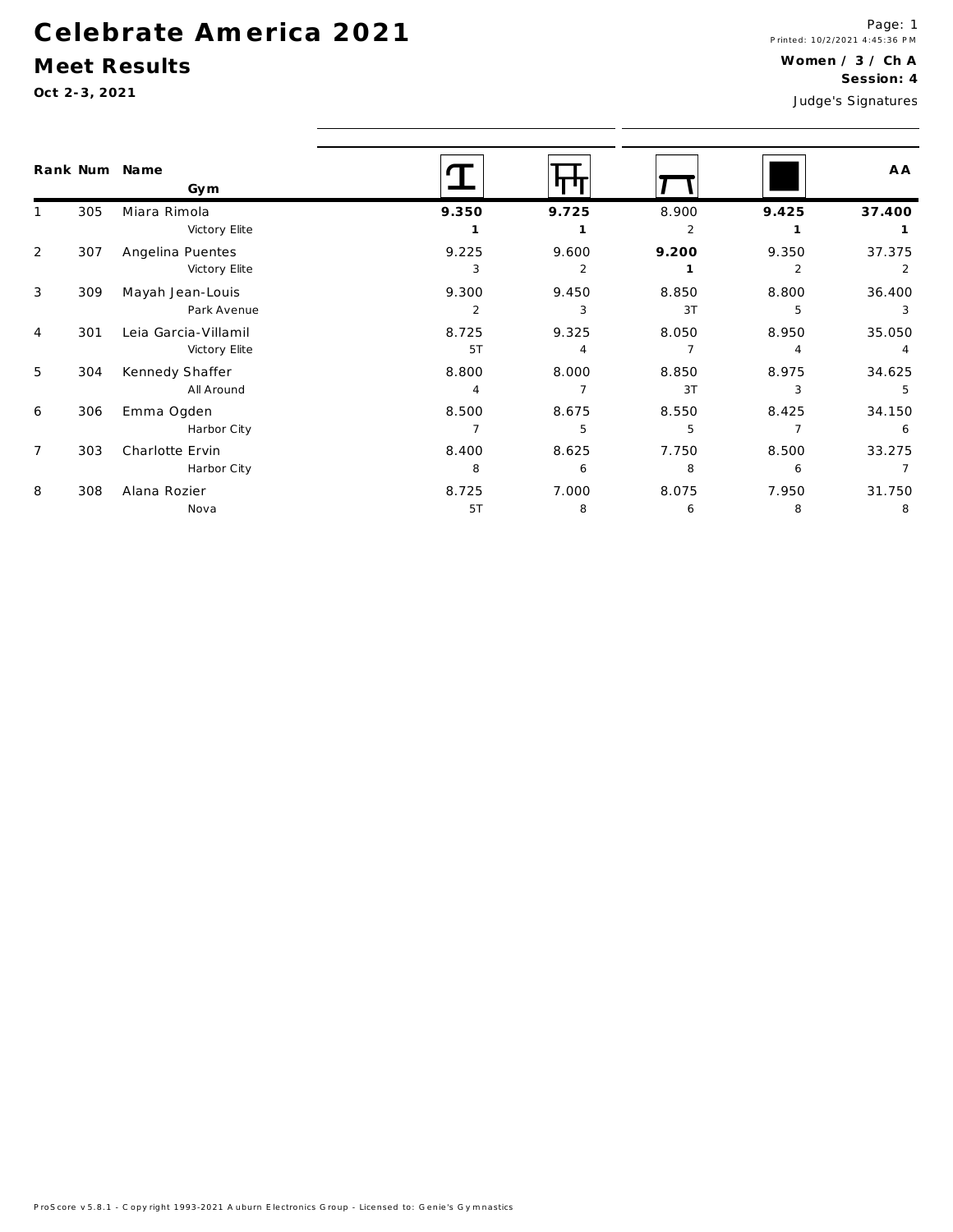### Meet Results

|                |     | Rank Num Name<br>Gym |                |                |                |                | A A            |
|----------------|-----|----------------------|----------------|----------------|----------------|----------------|----------------|
| $\mathbf{1}$   | 315 | Nev?lyn Sloup        | 9.650          | 9.725          | 9.350          | 9.475          | 38.200         |
|                |     | Harbor City          |                |                |                | $\overline{2}$ | 1              |
| 2              | 316 | Sophia Perez         | 9.100          | 9.500          | 8.675          | 9.600          | 36.875         |
|                |     | Victory Elite        | 3              | 2              | 4              |                | 2              |
| 3              | 312 | Ashley Castenada     | 8.675          | 9.175          | 8.650          | 9.000          | 35.500         |
|                |     | Tumblebees Miami     | 8              | 3              | 5              | 4              | 3              |
| 4              | 314 | Charleigh Coakley    | 8.950          | 8.675          | 8.850          | 8.875          | 35.350         |
|                |     | Harbor City          | 4              | 8              | $\overline{2}$ | 5              | $\overline{4}$ |
| 5              | 317 | Ilani Mcmillan       | 8.925          | 8.850          | 8.700          | 8.825          | 35.300         |
|                |     | Harbor City          | 5              | 6T             | 3              | 6              | 5              |
| 6              | 313 | Cataleya Mercado     | 8.750          | 9.025          | 8.450          | 8.775          | 35.000         |
|                |     | All Around           | 6              | $\overline{4}$ | 6              | 7              | 6              |
| $\overline{7}$ | 311 | Braylynn Perdomo     | 9.325          | 8.950          | 7.500          | 9.100          | 34.875         |
|                |     | Tumblebees           | $\overline{2}$ | 5              | 9              | 3              |                |
| 8              | 318 | Isabella Ghislandi   | 8.725          | 8.850          | 8.250          | 8.225          | 34.050         |
|                |     | Genie's              | $\overline{7}$ | 6T             | $\overline{7}$ | 8              | 8              |
| 9              | 310 | Josephine Berglund   | 8.625          | 8.275          | 7.625          | 7.450          | 31.975         |
|                |     | Gold Coast           | 9              | 9              | 8              | 9              | 9              |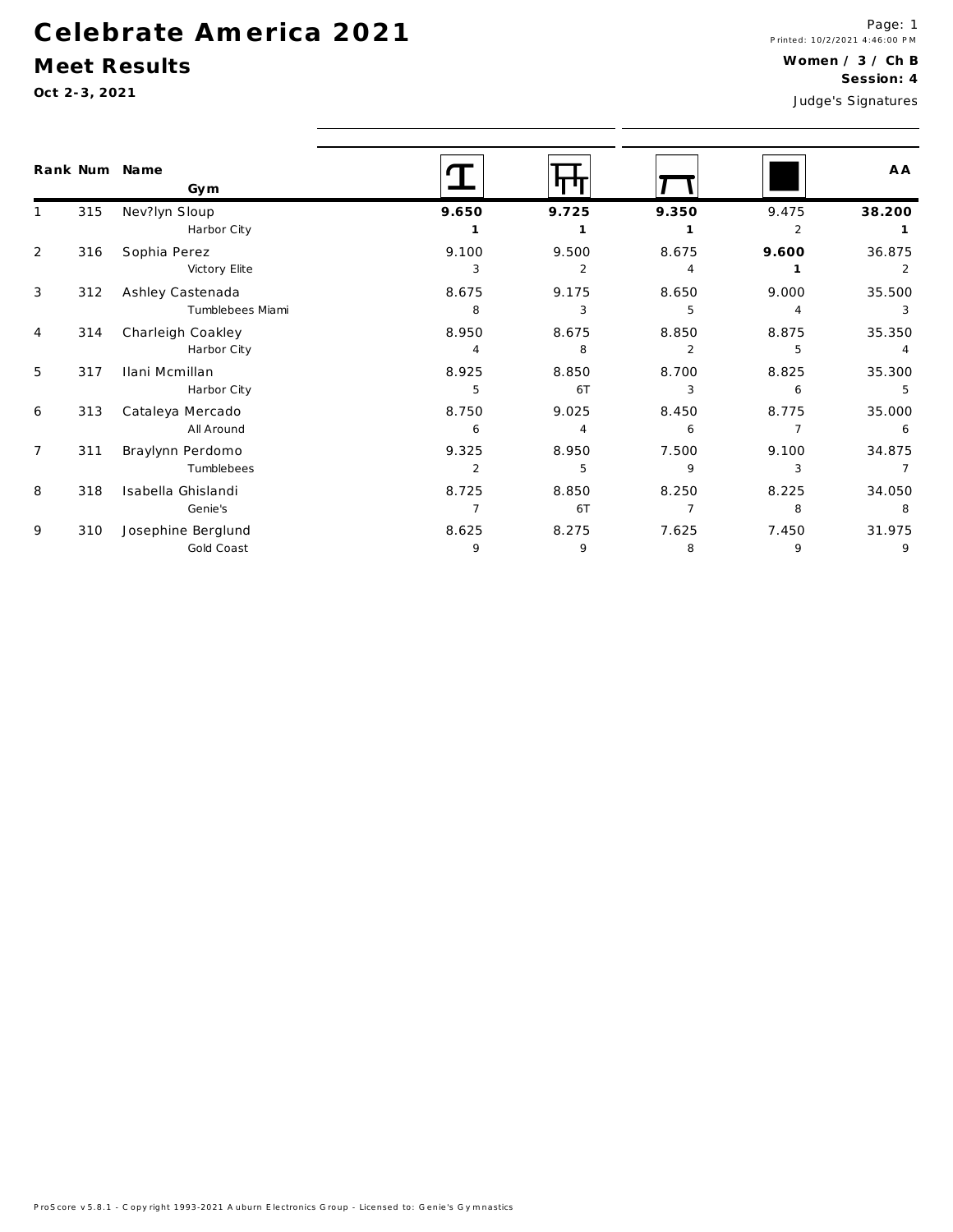### Meet Results

|                |     | Rank Num Name<br>Gym   |              |                |       |       | A A    |  |  |
|----------------|-----|------------------------|--------------|----------------|-------|-------|--------|--|--|
| $\mathbf{1}$   | 322 | Leah Garciga           | 9.575        | 9.225          | 9.400 | 9.325 | 37.525 |  |  |
|                |     | Tumblebees Miami       |              | 3              |       | 2     |        |  |  |
| $\overline{2}$ | 329 | Nyla Dewsnap           | 9.400        | 9.450          | 9.150 | 9.175 | 37.175 |  |  |
|                |     | Tumblebees             | 2            | 2              | 2     | 3     |        |  |  |
| 3              | 328 | Grace Gleckel          | 9.175        | 9.550          | 8.850 | 8.925 | 36.500 |  |  |
|                |     | Harbor City            | 3            |                | 3     |       | 3      |  |  |
| $\overline{4}$ | 330 | Madeleine Belger       | 9.150        | 8.875          | 8.700 | 9.475 | 36.200 |  |  |
|                |     | Tumblebees             | 4            |                |       |       |        |  |  |
| 5              | 321 | Hannah Gibbons         | 9.000        | 9.000          | 8.350 | 8.800 | 35.150 |  |  |
|                |     | Harbor City            | 6            | 5              | 6     | 5     | 5      |  |  |
| 6              | 324 | Tatiana Sanchez-Appell | 8.950        | 9.100          | 7.775 | 8.650 | 34.475 |  |  |
|                |     | All Around             |              | $\overline{A}$ | 8     | 6     | 6      |  |  |
| $\overline{7}$ | 320 | Anna Dynysiuk          | 9.125        | 8.950          | 7.925 | 8.150 | 34.150 |  |  |
|                |     | Nova                   | 5            | 6              |       | 8     |        |  |  |
| 8              | 319 | Sienna D'onofrio       | 8.875        | 8.325          | 8.425 | 8.200 | 33.825 |  |  |
|                |     | Nova                   | <sub>R</sub> | <sub>R</sub>   | Б.    |       | 8      |  |  |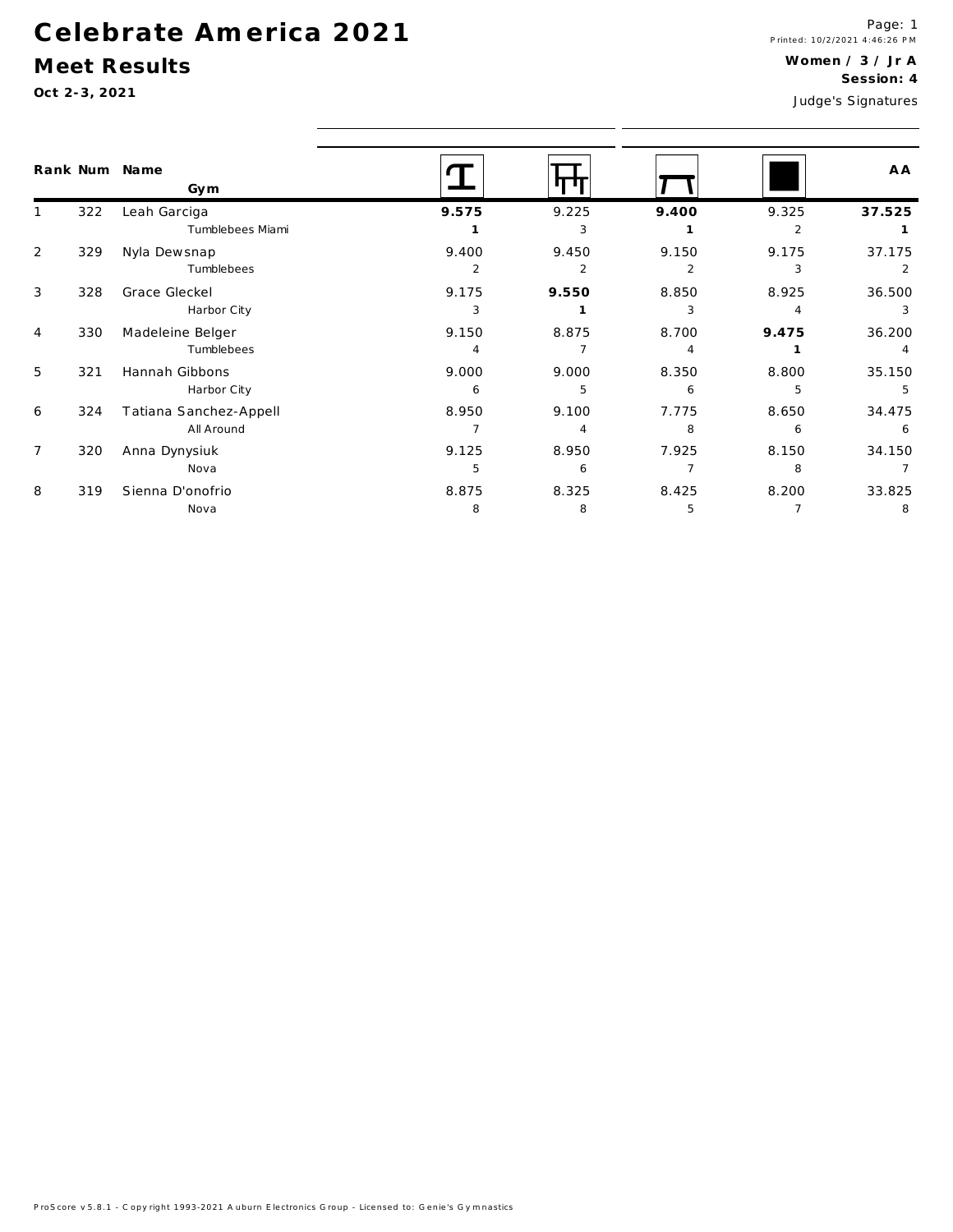### Meet Results

|                |     | Rank Num Name<br>Gym |                |                |                |                | A A            |
|----------------|-----|----------------------|----------------|----------------|----------------|----------------|----------------|
| $\mathbf{1}$   | 336 | Angeleigh Trevino    | 9.350          | 9.550          | 9.050          | 9.575          | 37.525         |
|                |     | Tumblebees           | 3              | 2              | 3              | $\mathbf{1}$   |                |
| $\overline{2}$ | 350 | Quinn Piper          | 9.550          | 9.650          | 8.850          | 9.225          | 37.275         |
|                |     | Harbor City          | 1              | 1              | 6              | 4              |                |
| 3              | 339 | Alison Siebrecht     | 9.500          | 9.225          | 8.925          | 9.525          | 37.175         |
|                |     | Tumblebees           | 2              | 4              | $\overline{4}$ | $\overline{2}$ | -3             |
| $\overline{4}$ | 332 | Marie De Quesada     | 9.225          | 9.150          | 9.200          | 9.400          | 36.975         |
|                |     | Tumblebees Miami     | 6              | 5              | 1T             | 3              | $\overline{4}$ |
| 5              | 335 | Kyla Bridges         | 9.325          | 9.300          | 8.675          | 9.100          | 36.400         |
|                |     | Harbor City          | 4T             | 3              | $\overline{7}$ | 5              | 5              |
| 6              | 338 | Abigail Beepat       | 9.200          | 8.750          | 9.200          | 8.900          | 36.050         |
|                |     | All Around           | $\overline{7}$ | $\overline{7}$ | 1T             | $\overline{7}$ | 6              |
| $\overline{7}$ | 333 | Catelyn Butler       | 9.150          | 8.700          | 8.875          | 9.025          | 35.750         |
|                |     | All Around           | 8              | 8              | 5              | 6              | $\overline{7}$ |
| 8              | 337 | Laya Paraison        | 9.325          | 8.200          | 7.825          | 8.800          | 34.150         |
|                |     | Genie's              | 4T             | 9              | 8              | 8              | 8              |
| 9              | 331 | Ashlyn Jones         | 9.050          | 9.000          | 7.350          | 8.075          | 33.475         |
|                |     | Victory Elite        | 9              | 6              | 9              | 9              | 9              |
| 10             | 334 | Rebecca Morris       | 8.700          | 7.525          | 6.900          | 7.050          | 30.175         |
|                |     | Gold Coast           | 10             | 10             | 10             | 10             | 10             |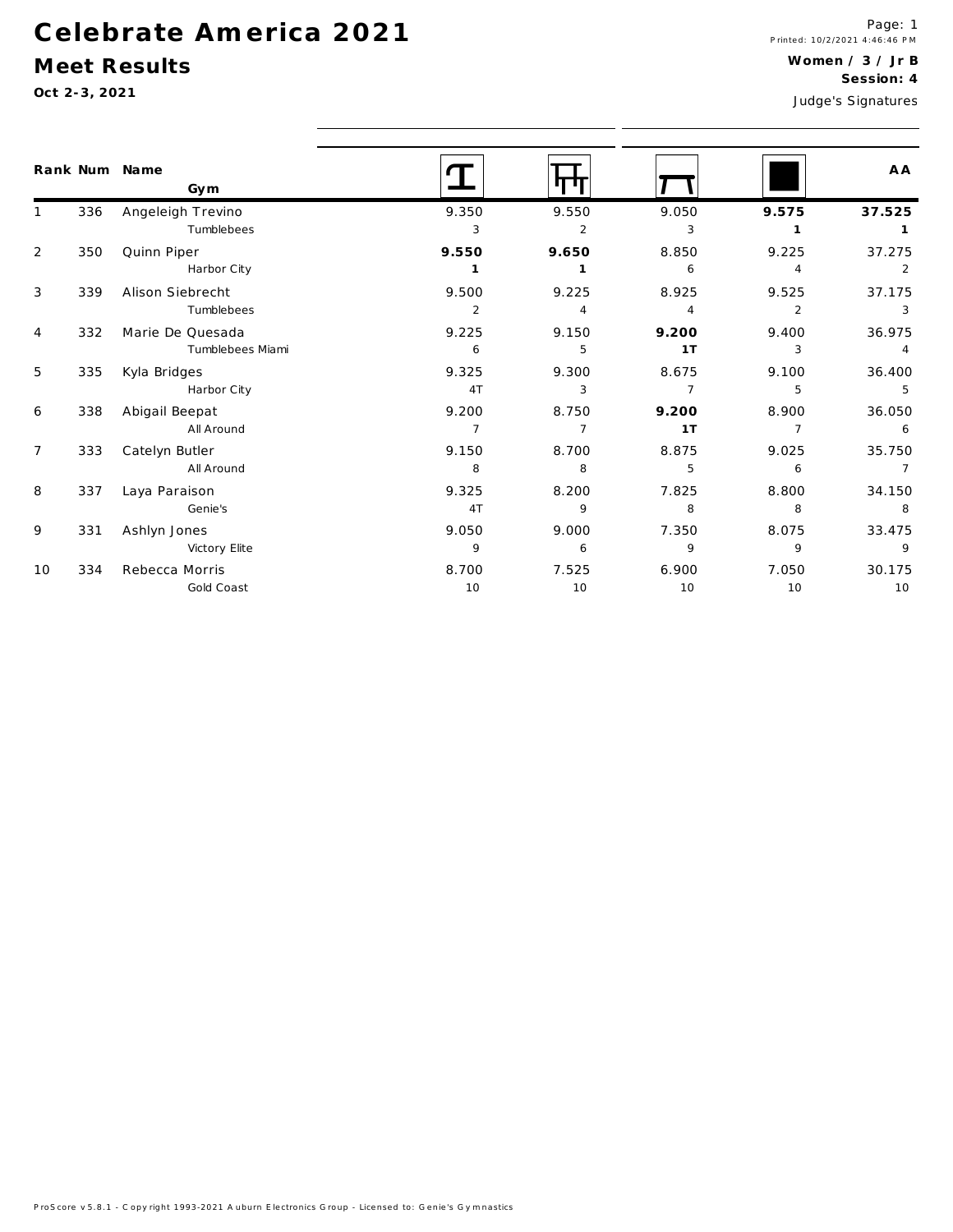### Meet Results

|                |     | Rank Num Name<br>Gym |                |                |                |                | A A    |
|----------------|-----|----------------------|----------------|----------------|----------------|----------------|--------|
|                | 345 | Ximena Perez         | 9.200          | 9.450          | 9.250          | 9.500          | 37.400 |
|                |     | Victory Elite        | 5              | $\overline{2}$ |                |                |        |
| 2              | 341 | Christiana OBrien    | 9.450          | 9.425          | 8.975          | 9.350          | 37.200 |
|                |     | Harbor City          |                | 3              | 3              | 2              | 2      |
| 3              | 346 | Chloe McIndoo        | 9.350          | 8.900          | 9.075          | 9.125          | 36.450 |
|                |     | Gold Coast           | $\overline{2}$ | $\overline{4}$ | $\overline{2}$ | 3              | 3      |
| $\overline{4}$ | 348 | Alicia Manfredonia   | 9.225          | 9.475          | 8.825          | 8.625          | 36.150 |
|                |     | Genie's              | $\overline{4}$ |                | 5              | $\overline{7}$ | 4      |
| 5              | 340 | Samantha Watts       | 9.250          | 8.450          | 8.900          | 8.925          | 35.525 |
|                |     | All Around           | 3              | 7              | $\overline{4}$ | 4T             | 5      |
| 6              | 349 | Sofia Trompeter      | 9.075          | 8.775          | 8.725          | 8.925          | 35.500 |
|                |     | Gold Coast           | $\overline{7}$ | 5              | 6              | 4T             | 6      |
| $\overline{7}$ | 342 | Isabel Dawkins       | 9.175          | 8.700          | 8.425          | 8.750          | 35.050 |
|                |     | Genie's              | 6              | 6              | 8              | 6              |        |
| 8              | 344 | Olivia Lambalot      | 8.975          | 8.100          | 8.500          | 7.525          | 33.100 |
|                |     | Genie's              | 8              | 8              | $\overline{7}$ | 8              | 8      |
| 9              | 343 | Brinley Ellwood      | 8.650          | 7.325          | 7.825          | 7.275          | 31.075 |
|                |     | All Around           | 9              | 9              | 9              | 9              | 9      |